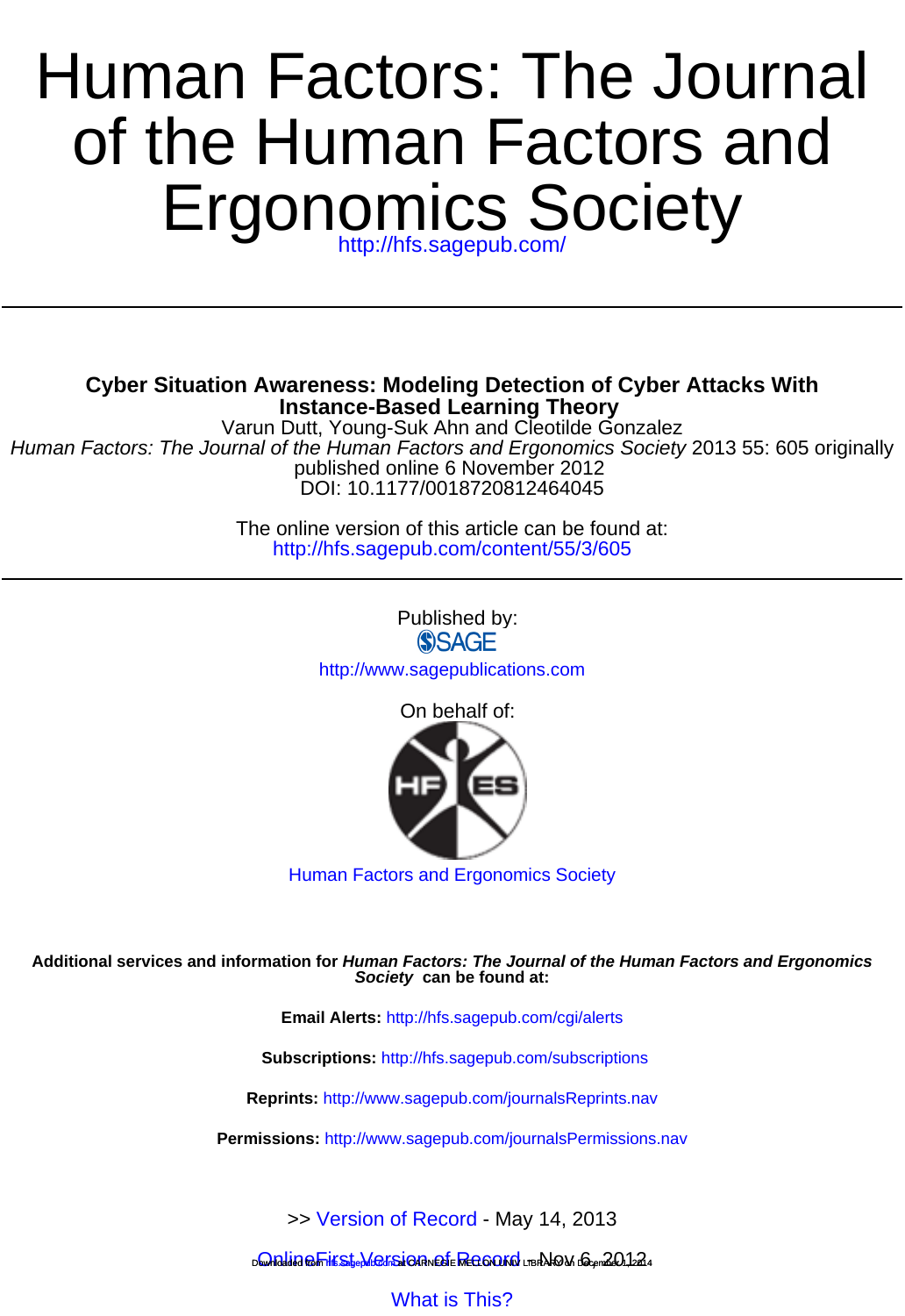# Cyber Situation Awareness: Modeling Detection of Cyber Attacks With Instance-Based Learning Theory

Varun Dutt, Indian Institute of Technology, Mandi, India, and Young-Suk Ahn and Cleotilde Gonzalez, Carnegie Mellon University, Pittsburgh, Pennsylvania

**Objective:** To determine the effects of an adversary's behavior on the defender's accurate and timely detection of network threats.

**Background:** Cyber attacks cause major work disruption. It is important to understand how a defender's behavior (experience and tolerance to threats), as well as adversarial behavior (attack strategy), might impact the detection of threats. In this article, we use cognitive modeling to make predictions regarding these factors.

**Method:** Different model types representing a defender, based on Instance-Based Learning Theory (IBLT), faced different adversarial behaviors. A defender's model was defined by experience of threats: threat-prone (90% threats and 10% nonthreats) and nonthreat-prone (10% threats and 90% nonthreats); and different tolerance levels to threats: risk-averse (model declares a cyber attack after perceiving one threat out of eight total) and riskseeking (model declares a cyber attack after perceiving seven threats out of eight total). Adversarial behavior is simulated by considering different attack strategies: patient (threats occur late) and impatient (threats occur early).

**Results:** For an impatient strategy, risk-averse models with threat-prone experiences show improved detection compared with risk-seeking models with nonthreat-prone experiences; however, the same is not true for a patient strategy.

**Conclusions:** Based upon model predictions, a defender's prior threat experiences and his or her tolerance to threats are likely to predict detection accuracy; but considering the nature of adversarial behavior is also important.

**Application:** Decision-support tools that consider the role of a defender's experience and tolerance to threats along with the nature of adversarial behavior are likely to improve a defender's overall threat detection.

**Keywords:** cyber situation awareness, Instance-Based Learning Theory, defender, adversarial behavior, experiences, tolerance

#### *HUMAN FACTORS*

Vol. 55, No. 3, June 2013, pp. 605-618 DOI:10.1177/0018720812464045

Cyber attacks are the disruption in the normal functioning of computers and the loss of private information in a network due to malicious network events (threats), and they are becoming widespread. In the United Kingdom, organizers of the London 2012 Olympic Games believe that there is an increased danger of cyber attacks that could seriously undermine the technical network supporting everything, from recording world records to relaying results to commentators at the Games (Gibson, 2011). With the prevalence of "Anonymous" and "LulzSec" hacking groups and other threats to corporate and national security, guarding against cyber attacks is becoming a significant part of IT governance, especially because most government agencies and private companies have moved to online systems (Sideman, 2011). Recently, President Barack Obama declared that the "cyber threat is one of the most serious economic and national security challenges we face as a nation" (White House, 2011). According to his office, the nation's cybersecurity strategy is twofold: (1) to improve our resilience to cyber incidents and (2) to reduce the cyber threat. To meet these goals, the role of the security analyst (called "defender" onwards), a human decision maker who is in charge of protecting the online infrastructure of a corporate network from random or organized cyber attacks, is indispensable (Jajodia, Liu, Swarup, & Wang, 2010). The defender protects a corporate network by identifying, as early and accurately as possible, threats and nonthreats during cyber attacks.

In this article, we derive predictions about the influence of a simulated defender's experience and his or her tolerance to threats on threat detection accuracy for different simulated adversarial behaviors using a computational model. Adversarial behaviors are exhibited through different simulated attack strategies that differ in the timing of threat occurrence in a sequence of network events. We simulate a defender's awareness process through a compu-

Copyright © 2012, Human Factors and Er[gonomics Soc](http://hfs.sagepub.com/)iety.<sup>neoue</sup> MHatNonul LBrito def<sup>ocopt</sup> digitamic decision making

Address correspondence to Varun Dutt, School of Computing and Electrical Engineering, School of Humanities and Social Sciences, Indian Institute of Technology, Mandi, PWD Rest House 2nd Floor, Mandi - 175 001, H.P., India; e-mail: varun@iitmandi.ac.in.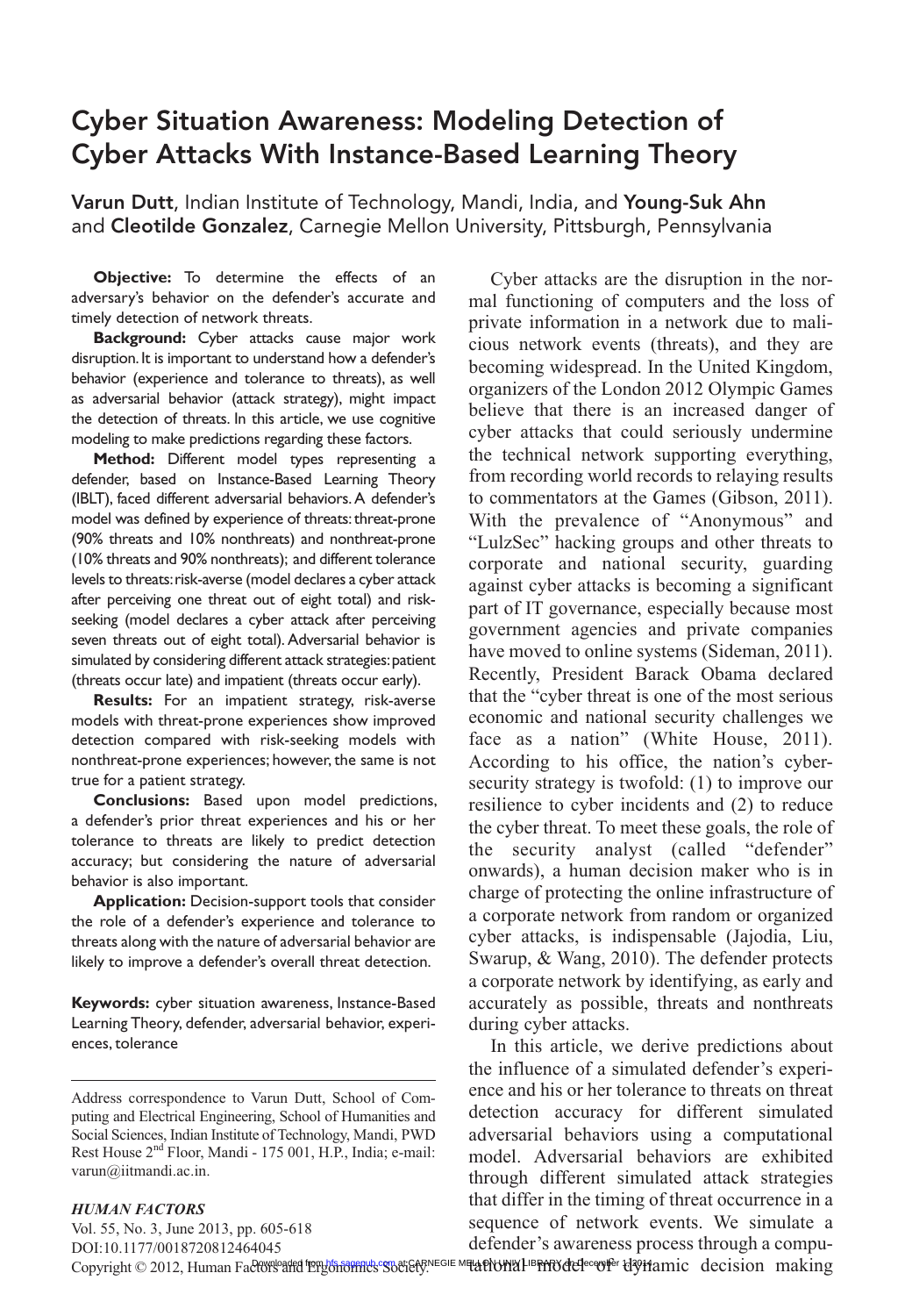based on the Instance-Based Learning Theory (IBLT) (Gonzalez, Lerch, & Lebiere, 2003) and derive predictions on the accuracy and timing of threat detection in a computer network (i.e., cyber situation awareness or cyberSA).

Generally, situation awareness (SA) is the perception of environmental elements with respect to time and/or space, the comprehension of their meaning, and the projection of their status after some variable has changed, such as time (Endsley, 1995). CyberSA is the virtual version of SA and includes situation recognition: the perception of the type of cyber attack, source (who, what) of the attack, and target of the attack; situation comprehension: understanding why and how the current situation is caused and what is its impact; and situation projection: determining the expectations of a future attack, its location, and its impact (Jajodia et al., 2010; Tadda, Salerno, Boulware, Hinman, & Gorton, 2006).

During a cyber attack, there could be both malicious network events (threats) and benign network events (nonthreats) occurring in a sequence. Threats are generated by attackers, while nonthreats are generated by friendly users of the network. In order to accurately and timely detect cyber attacks, a defender relies on highly sophisticated technologies that aid in the detection of threats (Jajodia et al., 2010). One of these cyber technologies is called an intrusion detection system (IDS), a program that alerts defenders of possible network threats. The IDS is not a perfect technology, however, and its predictions have both false positives and false negatives (PSU, 2011). Although there is ample current research on developing these technologies, and on evaluating and improving their efficiency, the role of the defender behavior, such as the defender's experience and tolerance to threats, is understudied in the cyber-security literature (Gardner, 1987; Johnson-Laird, 2006; PSU, 2011). In addition, it is likely that the nature of adversarial behavior also influences the defender's cyberSA (Gonzalez, 2012). One characteristic of adversarial behavior is the attacker's strategy regarding the timing of threats during a cyber attack: An impatient attacker might inject all threats in the beginning of a sequence of network events; however, a

patient attacker is likely to delay this injection to the very end of a sequence (Jajodia et al., 2010). For both these strategies, there is prevailing uncertainty in terms of exactly when threats might appear in a cyber attack. Thus, it is important for the defender to develop a timely and accurate threat perception to be able to detect a cyber attack. Thus, both the nature of the defender's and adversary's behaviors may greatly influence the defender's cyberSA.

Due to the high demand for defenders, their lack of availability for laboratory experiments, and the difficulty of studying real-world cybersecurity events, an important alternative used to study cyberSA is computational cognitive modeling. A cognitive model is a representation of the cognitive processes and mechanisms involved in performing a task. An important advantage of computational cognitive modeling is to generate predictions about human behavior in different tasks without first spending time and resources in running large laboratory experiments involving participants. Of course, the model used would need to be validated against human data to generate accurate predictions with high confidence. The cognitive model of cyberSA that we present here relies on the Instance-Based Learning Theory, a theory of decisions from experience in dynamic environments that has demonstrated to be comprehensive and robust across multiple decision making tasks (Gonzalez & Dutt, 2011; Gonzalez, Dutt, & Lejarraga, 2011; Gonzalez et al., 2003; Lejarraga, Dutt, & Gonzalez, 2010).

In the next section, we explain the role that a defender's experience and tolerance to threats and the role that the nature of adversarial behavior might play in determining a defender's cyberSA. Then, we present IBLT and the particular implementation of a cognitive model of cyberSA. This presentation is followed by a simulation experiment where the model's experience, tolerance, and the exposure to different adversarial behaviors were manipulated. Using the model, we predict two measures of cyberSA: timing and accuracy. Finally, we conclude with the discussion of the results and their implications to the design of training and decisionsupport tools for improving a defender's detection of cyber attacks.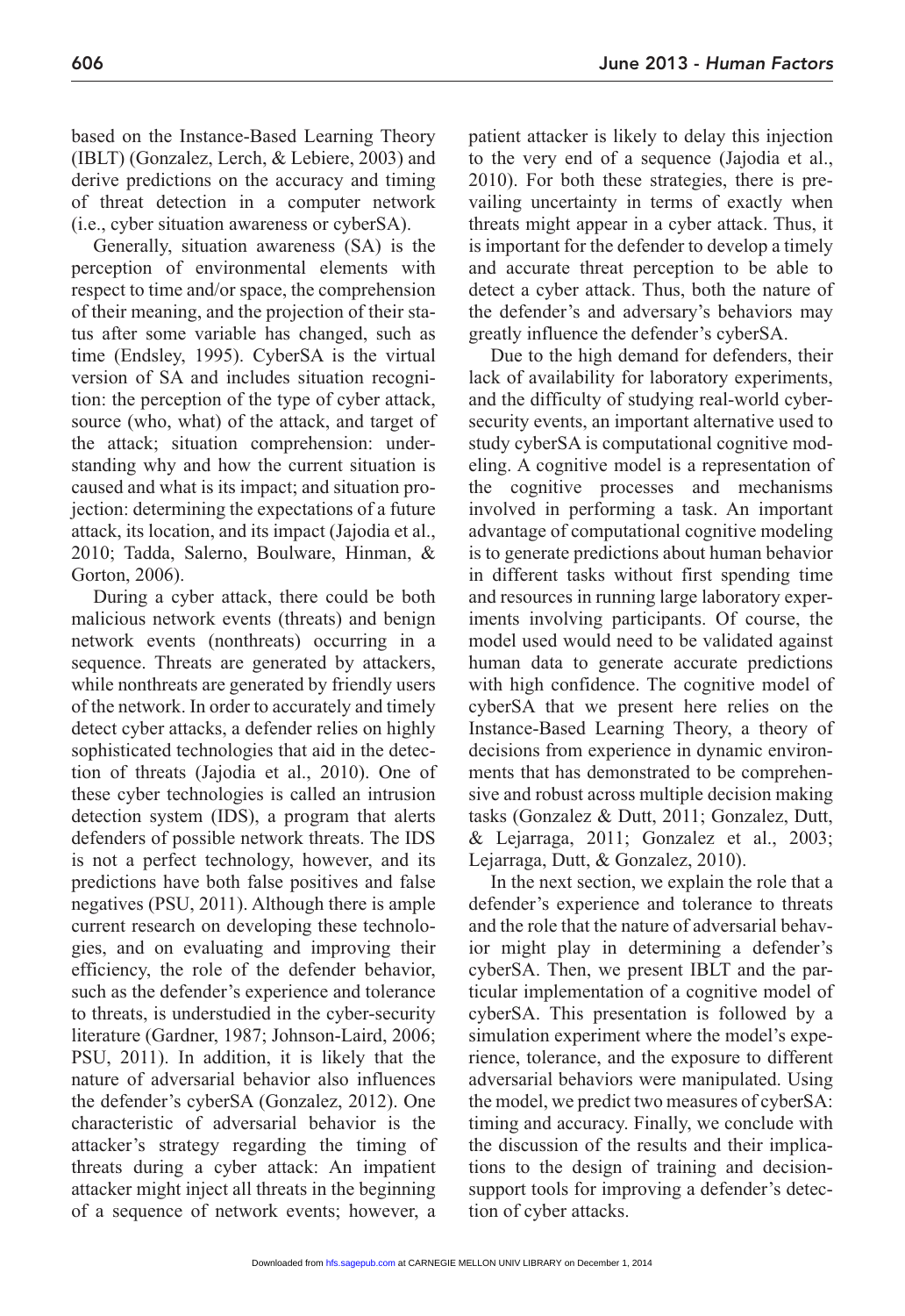# ROLE OF EXPERIENCE, TOLERANCE, AND ADVERSARIAL BEHAVIOR

A defender's cyberSA is likely to be influenced by at least three factors: the mix of threat and nonthreat experiences stored in memory; the defender's tolerance to threats, namely, how many network events a defender perceives as threats before deciding that these events represent a cyber attack; and the adversarial behavior (i.e., an attacker's strategy). The adversarial behavior is different from the first two factors. First, actions from the attacker are external or outside of the defender's control. Second, previously encountered adversarial behaviors might influence the defender's current experiences and tolerance to threats.

Prior research indicates that the defender's cyberSA is likely a function of experience with cyber attacks (Dutt, Ahn, & Gonzalez, 2011; Jajodia et al., 2010) and tolerance to threats (Dutt & Gonzalez, in press; McCumber, 2004; Salter, Saydjari, Schneier, & Wallner, 1998). For example, Dutt, Ahn, et al. (2011) and Dutt and Gonzalez (in press) have provided initial predictions about a simulated defender's cyber SA according to its experience and tolerance. Dutt and Gonzalez (in press) created a cognitive model of a defender's cyberSA based upon IBLT and populated the model's memory with threat and nonthreat experiences. The model's tolerance was determined by the number of events perceived as threats before it declared the sequence of network events to be a cyber attack. Accordingly, a model with a greater proportion of threat experiences is likely to be more accurate and timely in detecting threats compared with one with a smaller proportion of such experiences. That is because, according to IBLT, possessing recent and frequent past experiences of network threats also increases the model's opportunity to remember and recall these threats with ease in novel situations. However, it is still not clear how results in Dutt and Gonzalez (in press) were impacted by different adversarial behaviors.

Furthermore, recent research in judgment and decision making has discussed how experiencing outcomes, gained by sampling alternatives in a decision environment, determines our real decision choices after sampling (Gonzalez & Dutt, 2011; Hertwig, Barron, Weber, & Erev, 2004; Lejarraga et al., 2010). For example, having a greater proportion of negative experiences or outcomes in memory for an activity (e.g., about threats) makes a decision maker (e.g., defender) cautious about said activity (e.g., cautious about threats) (Hertwig et al., 2004; Lejarraga et al., 2010).

Prior research has also predicted that a defender's tolerance to threats is likely to influence his or her cyberSA. For example, Salter, Saydjari, Schneier, and Wallner (1998) highlighted the importance of understanding both the attacker and the defender's tolerance, and according to Dutt and Gonzalez (in press), a defender is likely to be more accurate when his or her tolerance is low rather than high. That is because possessing a low tolerance is likely to cause the defender to declare cyber attacks very early on, which may make a defender more timely and accurate in situations actually involving early threats. Although possessing low tolerance might be perceived as costly to an organization's productivity, it is expected to boost the organization's productivity.

The studies discussed previously provided interesting predictions about a simulated defender's experience and tolerance. However, these studies did not consider the role of adversarial behavior (i.e., attacker's strategies) and the interactions between a defender's behavior and an adversary's behavior. Depending upon adversarial behavior, threats within a network might occur at different times and their timing is likely to be uncertain (Jajodia et al., 2010). For example, an impatient attacker could execute all threats very early on in a cyber attack, whereas a patient attacker might decide to delay the attack and thus threats would appear late in the sequence of network events. There is evidence that the recency of information in an observed sequence influences people's decisions when they encounter this information at different times (early or late) in the sequence (Dutt, Yu, & Gonzalez, 2011; Hogarth & Einhorn, 1992). The influence of recency is likely to be driven by people's limited working memory capacity (Cowan, 2001), especially when making decisions from experience in emergency situations (Dutt, Cassenti, &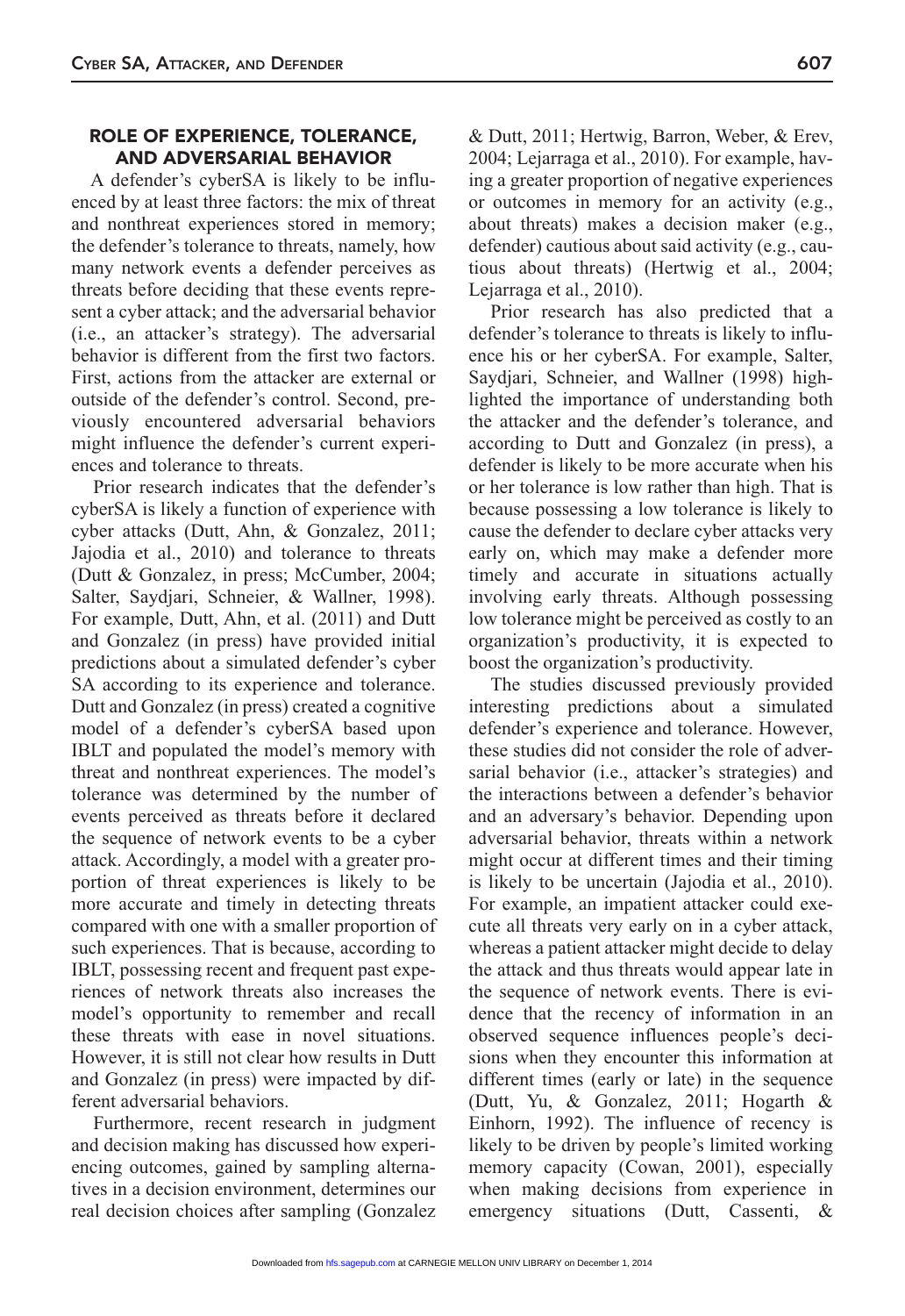

*Figure 1.* A typical cyber-infrastructure in a corporate network. The attacker uses a computer on the Internet and tries to gain access to the company's workstations through the company's webserver and fileserver.

*Source.* Adapted from Xie, Li, Ou, Liu, and Levy (2010).

Gonzalez, 2011; Dutt, Ahn, et al., 2011; Gonzalez, 2012). Given the influence of recency, we expect a defender with a greater proportion of threat experiences and a low tolerance to be more accurate and timely against an impatient attack strategy compared with a defender with fewer threat experiences and a high tolerance. However, we do not expect that to be the case for a patient attack strategy. That is because according to IBLT, a model (representing a defender) will make detection decisions by recalling similar experiences from memory. When the model has a greater proportion of threat experiences in memory, it is more likely to recall these experiences early on, making it accurate if threats occur early in an attack (i.e., generated by an impatient strategy). The activated threat experiences would be recalled faster from memory and would also increase the likelihood that the accumulation of evidence for threats exceeds the model's low tolerance. By the same logic, when threats occur late in cyber attacks (i.e., generated by a patient strategy), the situation becomes detrimental to the accuracy and timeliness of a model that possesses many threat experiences in memory and has a

low tolerance. In summary, a model's experience of threats, its tolerance to threats, and an attack strategy may limit or enhance the model's cyberSA. These model predictions generate insights for the expected behavior of a defender

# CYBER INFRASTRUCTURE AND CYBER ATTACKS

in such situations.

The cyber infrastructure in a corporate network may consist of different types of servers and multiple layers of firewalls. We used a simplified network configuration consisting of a webserver, a fileserver, and two firewalls (Ou, Boyer, & McQueen, 2006; Xie, Li, Ou, Liu, & Levy, 2010). An external firewall ("firewall 1" in Figure 1) controls the traffic between the Internet and the Demilitarized Zone (DMZ; a subnetwork that separates the Internet from the company's internal LAN network). Another firewall ("firewall 2" in Figure 1) controls the flow of traffic between the webserver and the fileserver (i.e., the company's internal LAN network). The webserver resides behind the first firewall in the DMZ (see Figure 1). It handles outside customer interactions on a company's Web site. The fileserver resides behind the second firewall and serves as repository accessed by workstations used by corporate employees (internal users) to do their daily operations. These operations are made possible by enabling workstations to run executable files from the fileserver.

Generally, an attacker is identified as a computer on the Internet that is trying to gain access to the internal corporate servers. For this cyberinfrastructure, attackers follow a pattern of "island-hopping" attack (Jajodia et al., 2010, p. 30), where the webserver is compromised first, and then it is used to originate attacks on the fileserver and other company workstations.

A model of the defender, based upon IBLT, is exposed to different island-hopping attack sequences (depending upon the two adversarial timing strategies). Each attack sequence is composed of 25 network events (a combination of both threats and nonthreats), whose nature (threat or nonthreat) is not known to the model. However, the model is able to observe alerts that correspond to some network events (that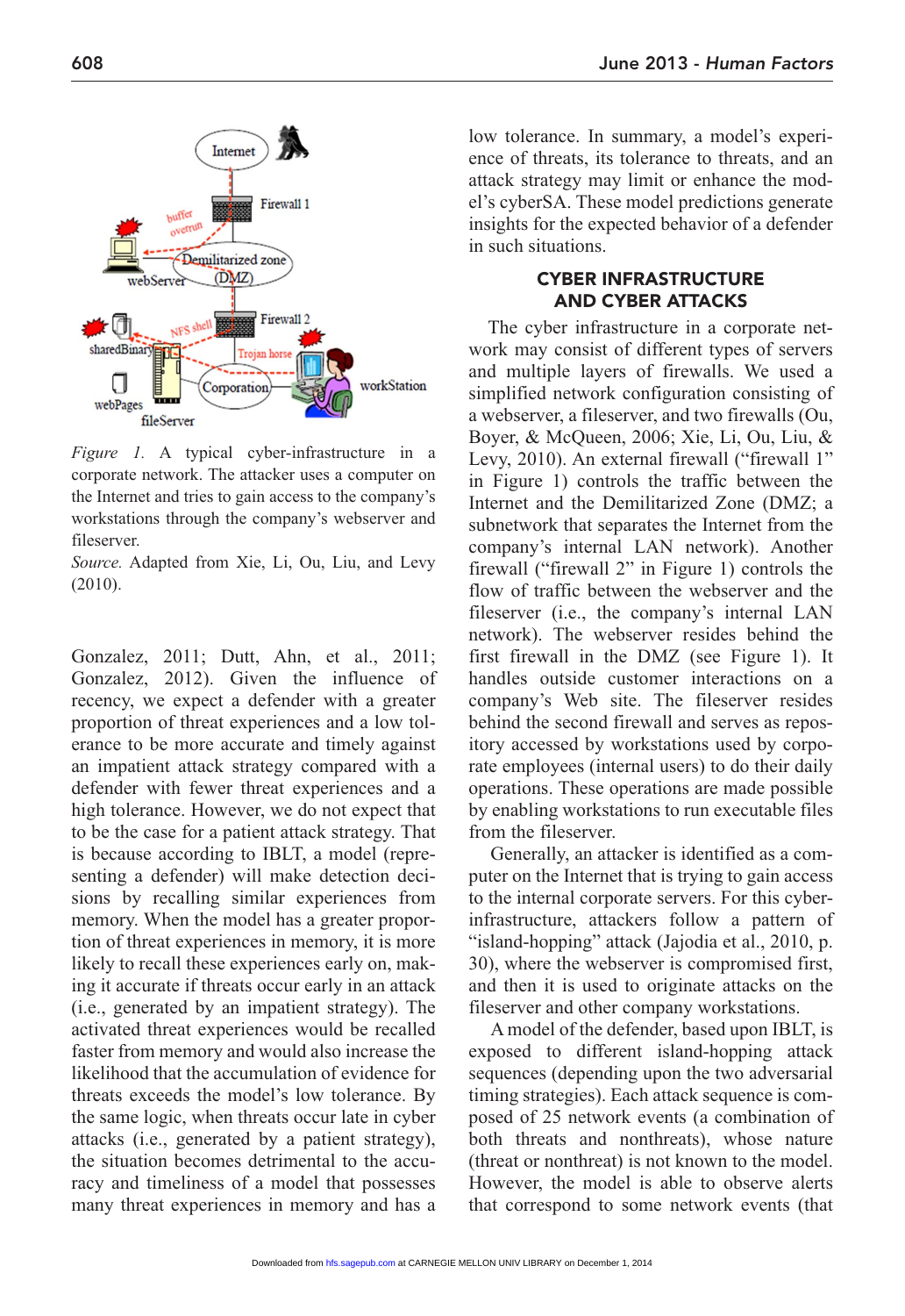are regarded as threats) generated from the intrusion-detection system (Jajodia et al., 2010). Out of 25 events, there are 8 predefined threats that are initiated by an attacker (the rest of the events are initiated by benign users). The model does not know which events are generated by the attacker and which are generated by corporate employees. By perceiving network events in a sequence as threats or nonthreats, the model needs to identify, as early and accurately as possible, whether the sequence constitutes a cyber attack. In this cyber-infrastructure, we represented adversarial behavior by presenting event sequences with different timings for the 8 threats: an impatient strategy, where the 8 threats occur at the beginning of the sequence, and a patient strategy, where the 8 threats occur at the end of the sequence.

# INSTANCE-BASED LEARNING MODEL OF DEFENDER'S CYBER SA

IBLT is a theory of how people make decisions from experience in dynamic environments (Gonzalez et al., 2003). Computational models based on IBLT have been shown to generate accurate predictions of human behavior in many dynamic decision-making situations similar to those faced by defenders (Dutt, Ahn, et al., 2011; Dutt, Cassenti, et al., 2011; Dutt & Gonzalez, in press; Gonzalez & Dutt, 2011; Gonzalez et al., 2011). IBLT proposes that every decision situation is represented as an experience called an *instance* that is stored in memory. Each instance in memory is composed of two parts: situation (S) (the knowledge of attributes that describe an event), a decision (D) (the action taken in such situation), and utility (U) (a measure of expected result of a decision that is to be made for an event). For a situation involving securing a network from threats, the situation attributes are those that can discriminate between threat and nonthreat events: the *IP* address of a computer (webserver, fileserver, or workstation, etc.) where the event occurred, the *directory* location in which the event occurred, whether the IDS raised an *alert* corresponding to the event, and whether the *operation* carried out as part of the event (e.g., a file execution) by a user of the network (which could be an attacker) succeeded or failed. In the IBL model of a defender, an

instance's S part refers to the situation attributes defined previously, and the U slot refers to the expectation in memory that a network event is a threat or not. For example, an instance could be defined as [webserver, c:\, malicious code, success; threat], where "webserver," "c:\," "malicious code," and "success" constitute the instance's S part and "threat" is the instance's U part (the decision being binary: threat or not, is not included in this model).

IBLT proposes that a decision maker's mental process is composed of five mental phases: recognition, judgment, choice, execution, and feedback. These five decision phases represent a complete learning cycle where the theory explains how knowledge in instances is acquired, reused, and reinforced by human decision makers. Because the focus of this article is on cyberSA rather than on decision making, we only focus on the recognition, judgment, and choice phases in IBLT (not the execution and feedback phases). Among these, the IBLT's recognition and judgment phases accomplish the recognition and comprehension stages in cyberSA, and IBLT's choice phase is used to make a decision in different situations after recognition and comprehension has occurred. To calculate the decision, the theory relies on memory mechanisms such as frequency and recency. The formulation of these mechanisms has been taken from a popular cognitive architecture, ACT-R (Anderson & Lebiere, 1998, 2003) (the model reported here uses a simplified version of the activation equation in ACT-R).

Figure 2 shows an example of the processing of network events through the three phases in IBLT. The IBLT's process starts with the recognition phase in search for decision alternatives to classify a sequence of network events as a cyber attack or not. During recognition, an instance with the highest activation and closest similarity to the network event is retrieved from memory and is used to make this classification. For example, the first instance in memory matches the first network event because it is most similar to the event, and thus, it is retrieved from memory for further processing. Next, in the judgment phase, the retrieved instance is used to evaluate whether the network event currently being evaluated is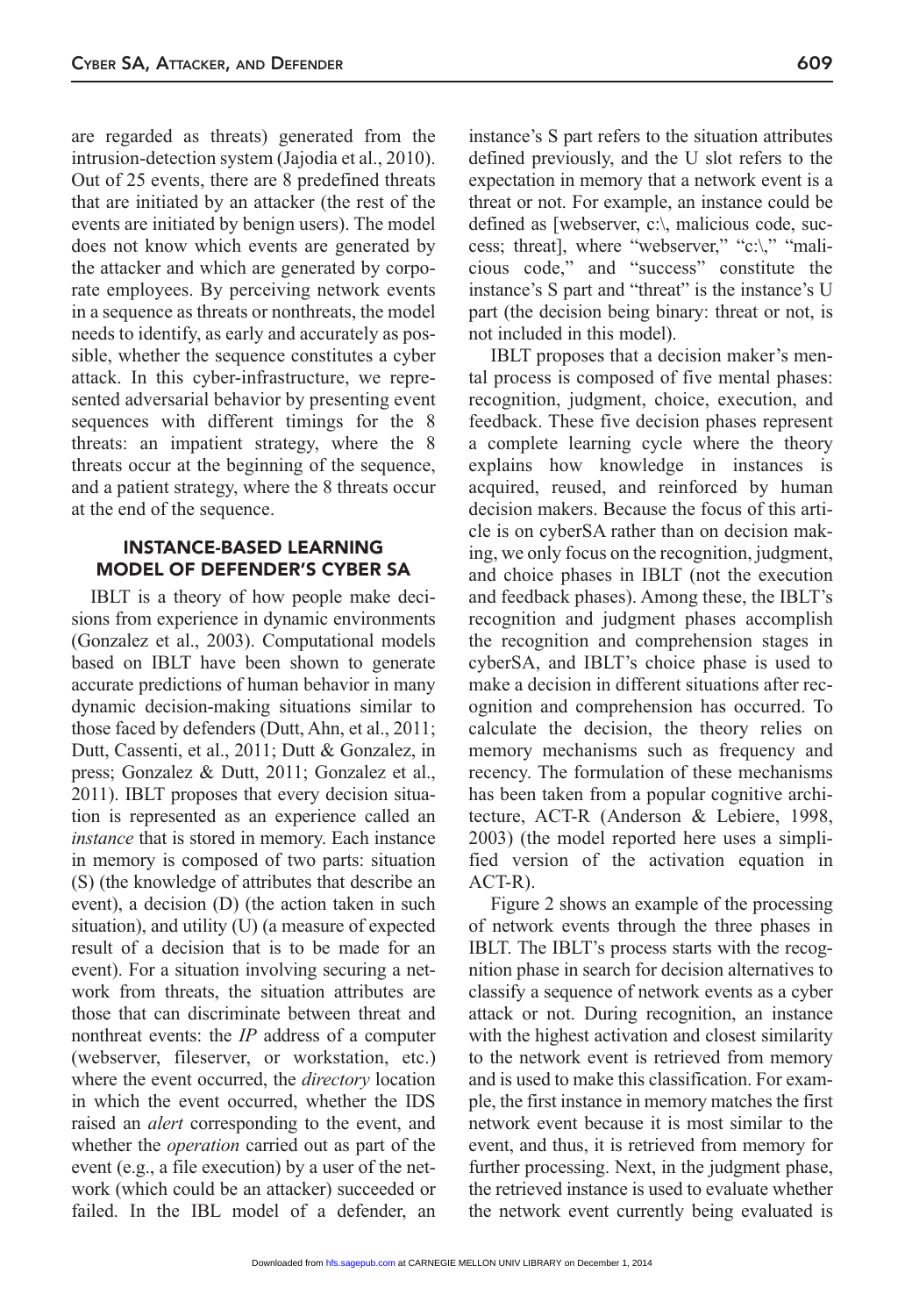

*Figure 2.* The processing of network events by the Instance-Based Learning model. The model uses recognition, judgment, and choice phases for each observed event in the network, and it decides to stop when the threat-evidence counter equals the tolerance parameter.

perceived as a threat or not. As seen in Figure 2, this evaluation is based upon the U part of the retrieved instance (as described previously, the instance's U part indicates the expectation whether the network event is a "threat" or "nonthreat"). Based upon the U part, a "threat-evidence" counter is incremented by one unit if the network event is classified as a threat; otherwise not. The threat-evidence counter represents the accumulation of evidence for threats and in a new network scenario, it starts at 0. For the first network event in Figure 2, the retrieved instance's U part indicates a nonthreat, so the threat-evidence counter is not incremented and remains at 0. For the second network event, however, the retrieved instance's U part indicates a threat, so the counter is incremented by 1.

In the choice phase, the model decides whether to classify a set of previously evaluated network events in the sequence as part of a cyber attack or to keep accumulating more evidence by further observing network events. In IBLT, this classification is determined by the "necessity level," which represents a satisficing mechanism used to stop search of the environment and be

"satisfied" with the current evidence (e.g., the *satisficing strategy*; Simon & March, 1958). This necessity level is the mechanism used to simulate defenders of different tolerance levels. Tolerance is a free parameter that represents the number of network events perceived as threats before the model classifies the sequence as a cyber attack. Therefore, when the threat-evidence counter becomes equal to the tolerance parameter's value, the model classifies the sequence as a cyber attack. For example, for the first network event in Figure 2, the threat-evidence counter  $(=0)$  is less than the tolerance  $(=1)$  and the model continues to evaluate the next network event. For the second network event, however, the threatevidence counter  $(=1)$  becomes equal to the tolerance  $(=1)$  and the model stops and classifies the entire sequence of events as a cyber attack. Translated to actual network environments, the convergence of the threat-evidence counter with tolerance would mean stopping online operations in the company. Otherwise, the model will keep observing more events and let the online operations continue undisrupted if it has not classified a sequence as a cyber attack.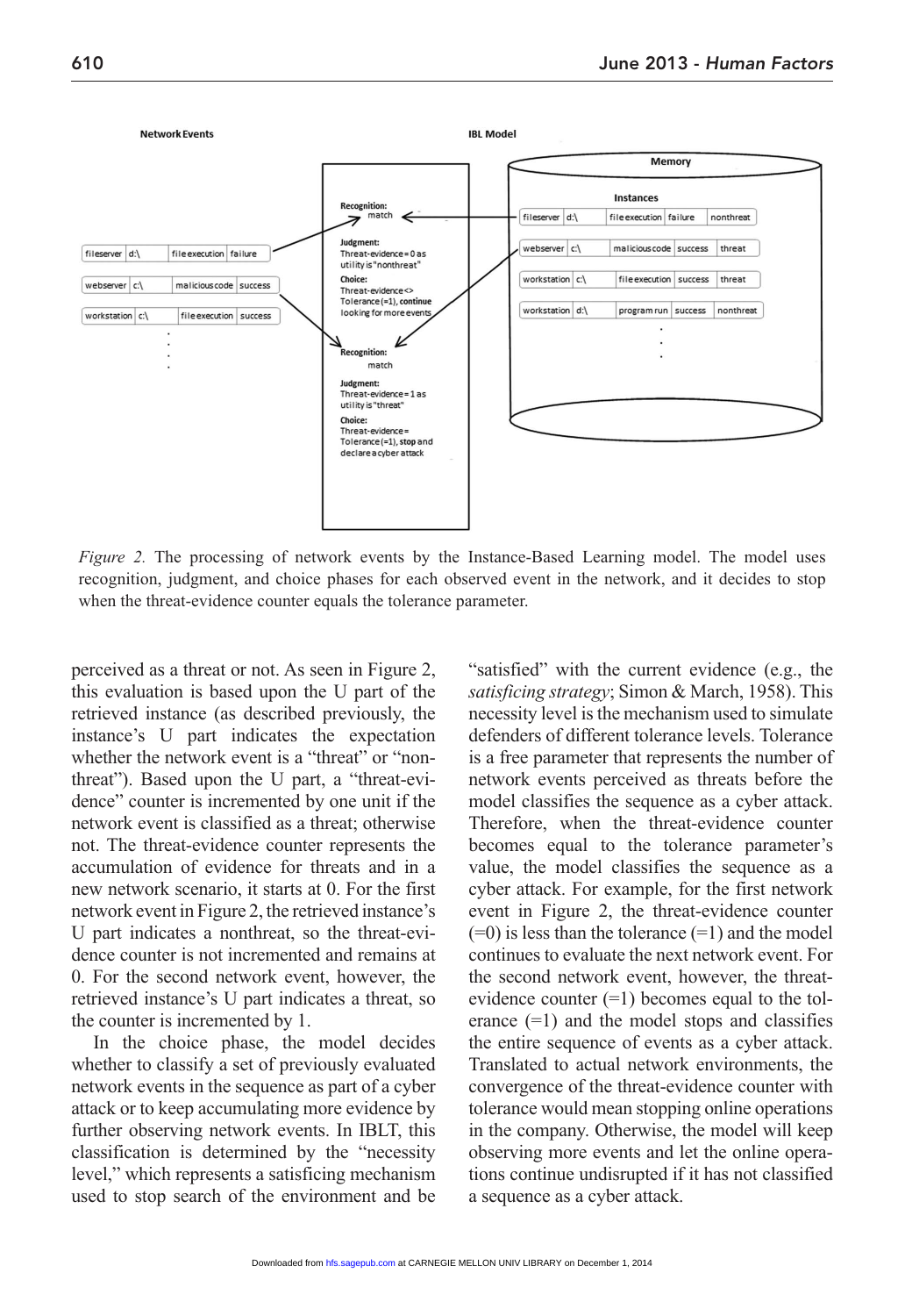An instance is retrieved in the recognition phase from memory according to an activation mechanism (Gonzalez et al., 2003; Lejarraga et al., 2010). The activation of an instance *i* in memory is defined using a simplified version of ACT-R's activation equation:

$$
A_i = B_i + Sim_i + \varepsilon_i,
$$
 (1)

where *i* refers to the *i*th instance that is pre-populated in memory, and  $i = 1, 2, \ldots$  constitutes the total number of pre-populated instances in memory;  $B_i$  is the base-level learning mechanism and reflects both the recency and frequency of use for the *i*th instance since the time it was created; and  $\varepsilon$  is the noise value that is *i* computed and added to an instance *i*'s activation at the time of its retrieval attempt from memory.

The  $B_i$  equation is given by

$$
B_i = \ln\left(\sum_{t_i \in \{1, \dots, t-1\}} (t - t_i)^{-d}\right). \tag{2}
$$

In this equation, the frequency effect is provided by  $t - 1$ , the number of retrievals of the *i*th instance from memory in the past. The recency effect is provided by  $t - t$ , the time since the *t*<sup>th</sup> past retrieval of the *i*th instance (in Equation 2, *t* denotes the current event number in the scenario). The *d* is the decay parameter and has a default value of 0.5 in the ACT-R architecture, and this is the value we assume for the IBL model.

 $Sim<sub>i</sub>$  refers to the similarity between the attributes of the situation and the attributes of the *i*th instance. *Sim*<sub>*i*</sub> is defined as

$$
Sim_{i} = \sum_{l=1}^{k} P_{l} * M_{li} \tag{3}
$$

The  $\sum_{l=1}^{k} P_l * M_{li}$  is the similarity component and represents the mismatch between a situation's attributes and the situation (S) part of an instance *i* in memory. The *k* is the total number of attributes for a situation event that are used to retrieve the instance *i* from memory. The value of  $k = 4$  as there are four attributes

that characterize a situation in the network. As mentioned previously, these attributes are IP, directory, alert, and operation in an event. The match scale  $(P_i)$  reflects the amount of weighting given to the similarity between an instance *i*'s situation part *l* and the corresponding situation event's attribute.  $P_l$  is generally a negative integer with a common value of –1.0 for all situation slots *k* of an instance *i*, and we assume this value for the  $P_i$ . The  $M_i$  or match similarities represents the similarity between the value *l* of a situation event's attribute and the value in the corresponding situation part of an instance *i* in memory. Typically,  $M_{ij}$  is defined using a squared distance between the situation event's attributes and the corresponding instance's situation slots (Shepard, 1962). Thus,  $M<sub>i</sub>$  is equal to the sum of squared differences between a situation event's attributes and the corresponding instance's S part. In order to find the sum of these squared differences, the situation events' attributes and the values in the corresponding S part of instances in memory were coded using numeric codes. Table 1 shows the codes assigned to the S part of instances and the situation events' attributes.

The noise value ε *i* (Anderson & Lebiere, 1998; Lejarraga et al., 2010) is defined as

$$
\varepsilon_i = s \times \ln\left(\frac{1 - \eta_i}{\eta_i}\right),\tag{4}
$$

where  $\eta_i$  is a random draw from a uniform distribution bounded in [0, 1] for an instance *i* in memory. We set the parameter *s* in an IBL model to make it a part of the activation equation (Equation 1). The *s* parameter has a default value of 0.25 in the ACT-R architecture, and we assume this default value in the IBL model. We use default values of *d* and *s* parameters.

# EXECUTION AND RESULTS OF THE IBL MODEL

The IBL model representing a simulated defender was created using Matlab. The model runs over different network event sequences that represent the different timing strategies of attack as described previously. All sequences contained 25 network events. The model's memory was prepopulated with instances representing defend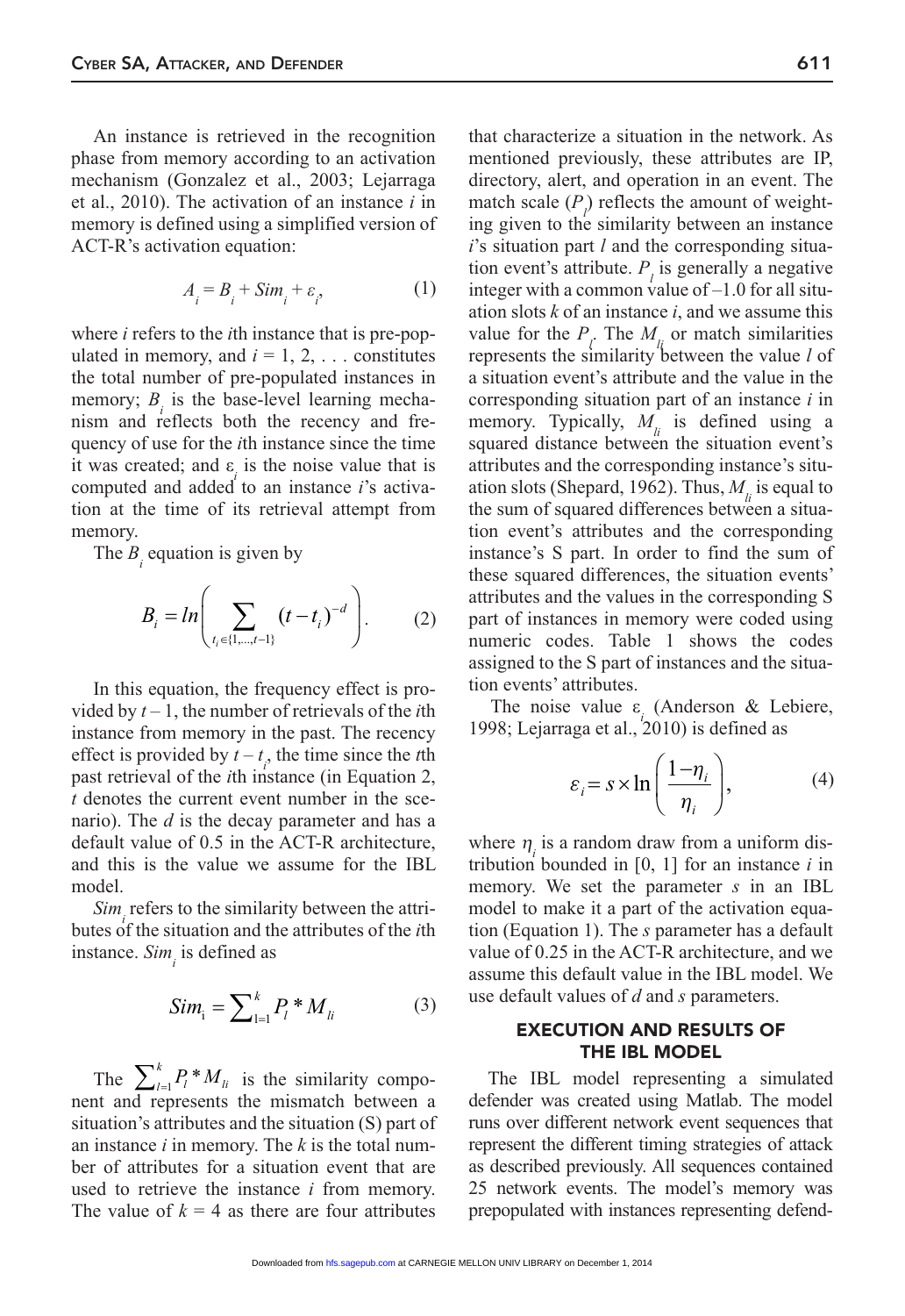TABLE 1: The Coded Values in the S Part of Instances in Memory and Attributes of a Situation Event

| <b>Attributes</b> | Values        | Codes          |
|-------------------|---------------|----------------|
| IP                | Webserver     | 1              |
|                   | Fileserver    | 2              |
|                   | Workstation   | 3              |
| Directory         | Missing value | $-100^{\circ}$ |
|                   | File X        | 1              |
| Alert             | Present       | 1              |
|                   | Absent        | O              |
| Operation         | Successful    | 1              |
|                   | Unsuccessful  | O              |

<sup>a</sup>When the value of an attribute was missing, then the attribute was not included in the calculation of similarity.

ers with different experiences, and the model used different levels of tolerance. The IBL model used Equations 1, 2, and 3 to retrieve an instance with the highest activation and made a decision about whether an event is a threat or nonthreat. The proportion of threat and nonthreat instances in the model's prepopulated memory classified it into two kinds: threat-prone model, whose memory consisted of 90% of threat instances and 10% of nonthreat instances for each network event in the sequence, and nonthreat-prone model, whose memory consisted of 10% of threat instances and 90% of nonthreat instances for each situation event in the sequence. Although we assumed that the 90% and 10% classification for threat-prone and nonthreat-prone models as extreme values, one could readily change this assumption to other intermediate values (between 90% and 10%) in the model.

After an instance was retrieved from memory, a decision was made to classify a sequence as a cyber attack or not depending upon the tolerance and the value of the threat-evidence counter. The tolerance level would classify the model into two kinds: risk-averse (model declares a cyber attack after perceiving one threat) and risk-seeking (model declares a cyber attack after perceiving seven threats). Based upon the aforementioned manipulations, we created four simulated model types: nonthreat-prone and risk-seeking, nonthreat-prone and risk-averse, threat-prone and risk-seeking, and threat-prone and risk-averse.

Furthermore, adversarial behavior was simulated by considering different attack strategies about the timing of threats: patient (the last eight events in an event sequence were actual threats) and impatient (the first eight events in an event sequence were actual threats).

We had initially assumed 1,500 simulations in the model; however, we found that by reducing the number of simulations to one third (=500) of that, there was a minuscule change in values of our dependent variables. Thus, we decided to use only 500 simulations of the model as they were sufficient for generating stable model results. We ran 500 simulations (each simulation consisting of 25 network events), and the model's cyberSA was evaluated using its accuracy and detection timing in eight groups defined by: experience (threatprone and nonthreat-prone), tolerance (riskaverse and risk-seeking), and attacker's strategy (impatient and patient). Accuracy was evaluated by computing the  $d'$  (= Z[hit rate] – Z[falsealarm rate]), hit rate  $(=\text{hits/}{\text{hits} + \text{misses}})$ , and false-alarm rate (= false alarms/ $\lceil$ false alarms + correct rejections]) (Wickens, 2001) over the course of 25 network events and averaged across the 500 simulations. The model's decision for each network event was marked as a hit if an instance with its U slot indicating a threat was retrieved from memory for an actual threat event in the sequence. Similarly, the model's decision was marked as a false alarm if an instance with its U slot indicating a threat was retrieved from memory for an actual nonthreat event in the sequence. Hits and false alarms were calculated for all events that the model observed before it declared a cyber attack and stopped or when all the 25 events had occurred (whichever came first). In addition to the hit rate, false-alarm rate, and d′, we also calculated the model's accuracy of stopping in different simulations of the scenario. Across the 500 simulations of the scenario, the simulation accuracy was defined as Number of scenarios with a hit/(Number of scenarios with a hit  $+$  Number of scenarios with a miss). The model's decision for each simulated scenario (out of 500) was marked as a "scenario with a hit" if the model stopped before observing all the 25 events; otherwise, if the model observed all the 25 events in the scenario, its decision was marked as a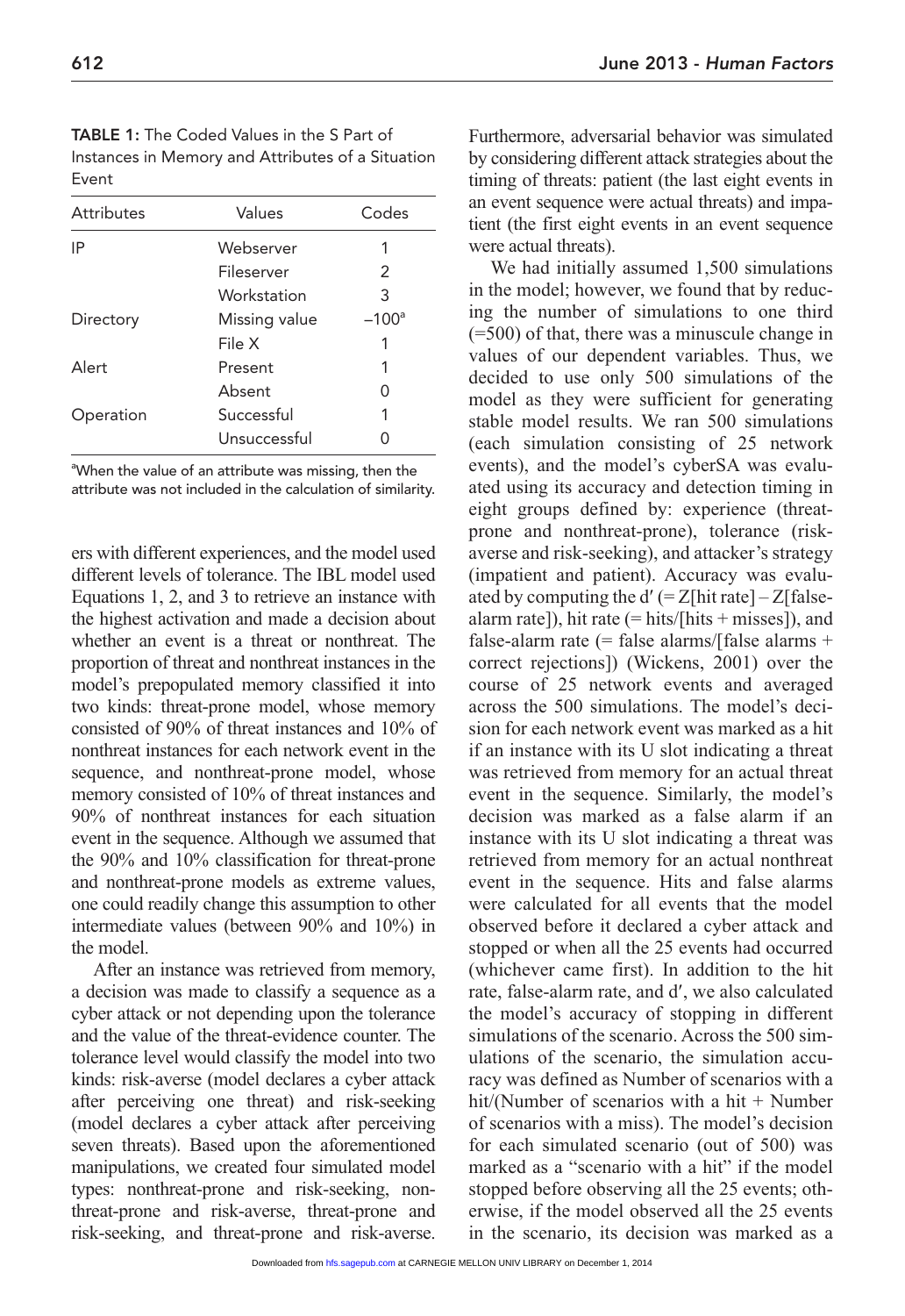"scenario with a miss." As both the patient and impatient scenarios were only attack scenarios where an attacker attacked the network, we were only able to compute the simulation accuracy in terms of scenarios with a hit or a miss. Furthermore, detection timing was calculated in each simulation as the "proportion of attack steps," defined as the percentage of threat events out of a total 8 that have occurred after which the model classifies the event sequence as a cyber attack and stops. Therefore, higher percentages of attacks steps would indicate the model to be less timely in detecting cyber attacks. Again, we expected a threat-prone and risk-averse model to be more accurate and timely against an impatient attack strategy compared with a nonthreat-prone and risk-seeking model; however, we don't expect that to be the case for a patient attack strategy.

#### RESULTS

#### **Accuracy**

As expected, the attack strategy interacted with the model's type (experience and tolerance) to influence its accuracy. This interaction is illustrated in Figure 3, which shows averages of d′, hit rate, and false-alarm rate, across the 500 simulated participants in each of the eight groups. For an impatient strategy, the d′ was higher for threat-prone models than the nonthreat-prone models, regardless of the risk tolerance (threatprone risk-seeking:  $M = 2.26$ ,  $SE = .05$ ; threatprone risk-averse:  $M = 2.71$ ,  $SE = .05$ ; nonthreat-prone risk-seeking:  $M = -0.06$ ,  $SE =$ .05; nonthreat-prone risk-averse:  $M = 0.33$ ,  $SE =$ .05). However, for the patient strategy the d′ was higher for the nonthreat-prone models than for the threat-prone models, again regardless of the risk tolerance (threat-prone risk-seeking: *M* =  $-2.63$ , *SE* = .05; threat-prone risk-averse: *M* = −2.63, *SE* = .05; nonthreat-prone risk-seeking: *M*  $= -0.29$ , *SE* = .05; nonthreat-prone risk-averse:  $M = -0.35$ , *SE* = .05). These results suggest that the nonthreat-prone model is unable to recognize threats from nonthreats for both patient and impatient attack strategies. In all cases of the nonthreat-prone models, the hit rates and falsealarm rates are very low. Similarly, in the patient strategy, the accuracy (d′) is very low. The models show very high false-alarm rates and very low hit rates. Also, as expected it is only when

the attack strategy is impatient and the model has a threat-prone and risk-averse disposition that the d′ is the highest.

Furthermore, we compared the effect of model type and attack strategy on the model's simulation accuracy of stopping. The simulation accuracy was higher for the impatient strategy ( $M = 60.70\%$ ,  $SE = .01$ ) compared with the patient strategy ( $M = 50.60\%$ ,  $SE = .01$ ). Also, the simulation accuracy was higher was for threat-prone models (96.95%) compared to nonthreat-prone models (16.75%) and riskaverse models (59.55%) compared to risk-seeking models (54.15%). However, the attack strategy did not interact with the model type to influence the simulation accuracy. Thus, irrespective of the attack strategy (patient or impatient), the threat-prone and risk-averse models performed more accurately compared to nonthreat-prone and risk-seeking models.

#### Timing

Again as expected, the attack strategy interacted with the model type (experience and tolerance) to influence the proportion of attack steps. Figure 4 shows the nature of this interaction across 500 simulated participants in each of the eight groups. For the impatient strategy, it mattered whether models were threat- or nonthreatprone, as well as whether they were risk-averse or risk-seeking, whereas for the patient strategy, it only mattered whether the models were threator nonthreat-prone, irrespective of whether they were risk-seeking or risk-averse. For the impatient strategy, the proportions of attack steps needed by threat-prone models (53.15%) were much less than those needed by nonthreat-prone models (92.60%). Also, for the impatient strategy, the proportions of attack steps needed by risk-averse models (50.90%) were much less compared with risk-seeking models (94.85%). For the patient strategy, however, although the proportion of attack steps needed by threat-prone models (10.10%) were much less than nonthreatprone models (88.80%), there were no differences in the proportion of attack steps between risk-averse (48.80%) and risk-seeking (50.10%) models. In general, as expected, the threat-prone and risk-averse model used the least proportion of attack steps irrespective of the attack strategy, patient or impatient.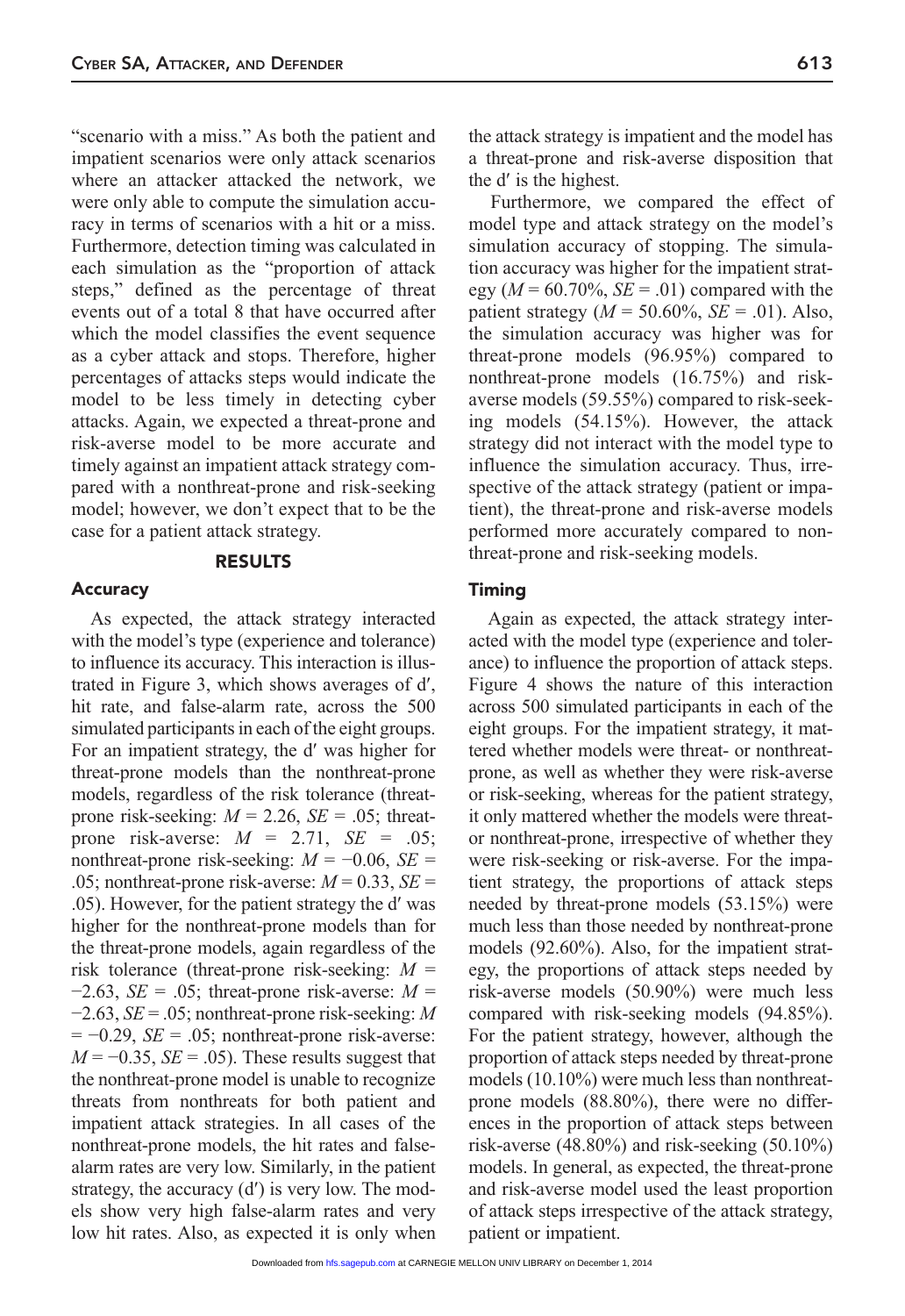

*Figure 3.* The influence of model type and the attack strategy on model's accuracy.

### **DISCUSSION**

Cyber attacks are becoming increasingly common and they might cause major disruption of work and the loss of important information.

Therefore, it is important to investigate defender and adversarial behaviors that influence the accurate and timely detection of network threats. In this endeavor, Instance-Based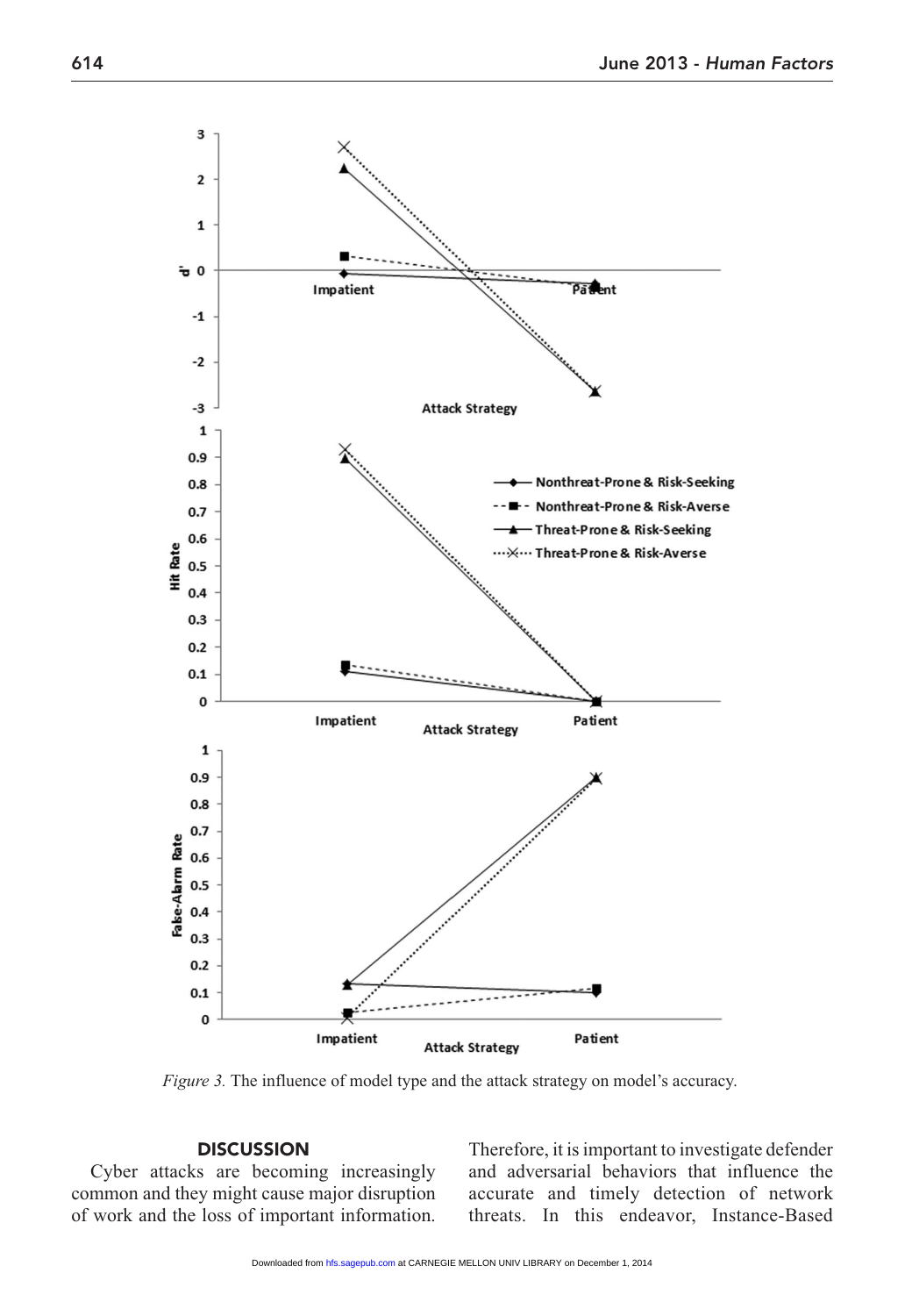

*Figure 4.* The influence of model type and the attack strategy on proportion of attack steps.

Learning Theory predicts that both defender and adversary behaviors are likely to influence the defender's accurate and timely detection of threats (i.e., cyberSA). Results from an IBL model predict that defender's cognitive abilities, namely, experience and tolerance, and the attacker's strategy about timing of threats together impact a defender's cyberSA.

First, we found that the model's accuracy (d′) is positive only when the attack strategy is impatient and the model has a threat-prone disposition regardless of the model's tolerance. This result is explained given the influence of recency of information on decisions in the model (Dutt, Ahn, et al., 2011; Gonzalez & Dutt, 2011). That is because an impatient strategy's early threats would increase the activation of threat instances in the threat-prone model's memory early on, and the early threats are also likely to increase the chances that the accumulation of evidence for threats would exceed the model's tolerance level, irrespective of whether it is risk-seeking or risk-averse. Therefore, both factors are likely to make the model perform more accurately against an impatient strategy when its cognitive disposition is threat-prone, irrespective of its risk tolerance.

Second, we found that the proportion of attack steps was influenced by both memory and tolerance against the impatient strategy, whereas only the memory seemed to influence the proportion of attack steps against the patient strategy. We believe

the likely reason for this observation is the fact that when threats occur early, the accumulation of evidence builds up toward the tolerance level and it influences the timing of detection; however, when threats occur late, the accumulation of evidence might have already reached the tolerance level causing the model to stop much before encountering these late occurring threats. This observation is supported by increased number of false alarms, as well as the model needing lesser proportion of attack steps against the patient strategy (i.e., when the threats occurred late).

Also, we found an interaction between different attack strategies and the model's type: For an impatient attack strategy, possessing threat-prone experiences helped the model's accuracy (due to high hit rates), whereas possessing threat-prone experiences hurt the model's accuracy against a patient strategy (due to high false-alarm rates). This result is expected given that when threats occur early, possessing a majority of threat instances in the model increases the likelihood of detecting these threats early on. Moreover, based on the same reasoning, increasing the likelihood of detecting threats causes the model to detect these threats earlier, which hurts the accuracy when these threats actually occur late in the attack.

Another important observation is that the model possessing nonthreat-prone experiences seemed to show a close to zero d′ irrespective of the attack strategy. A probable reason for this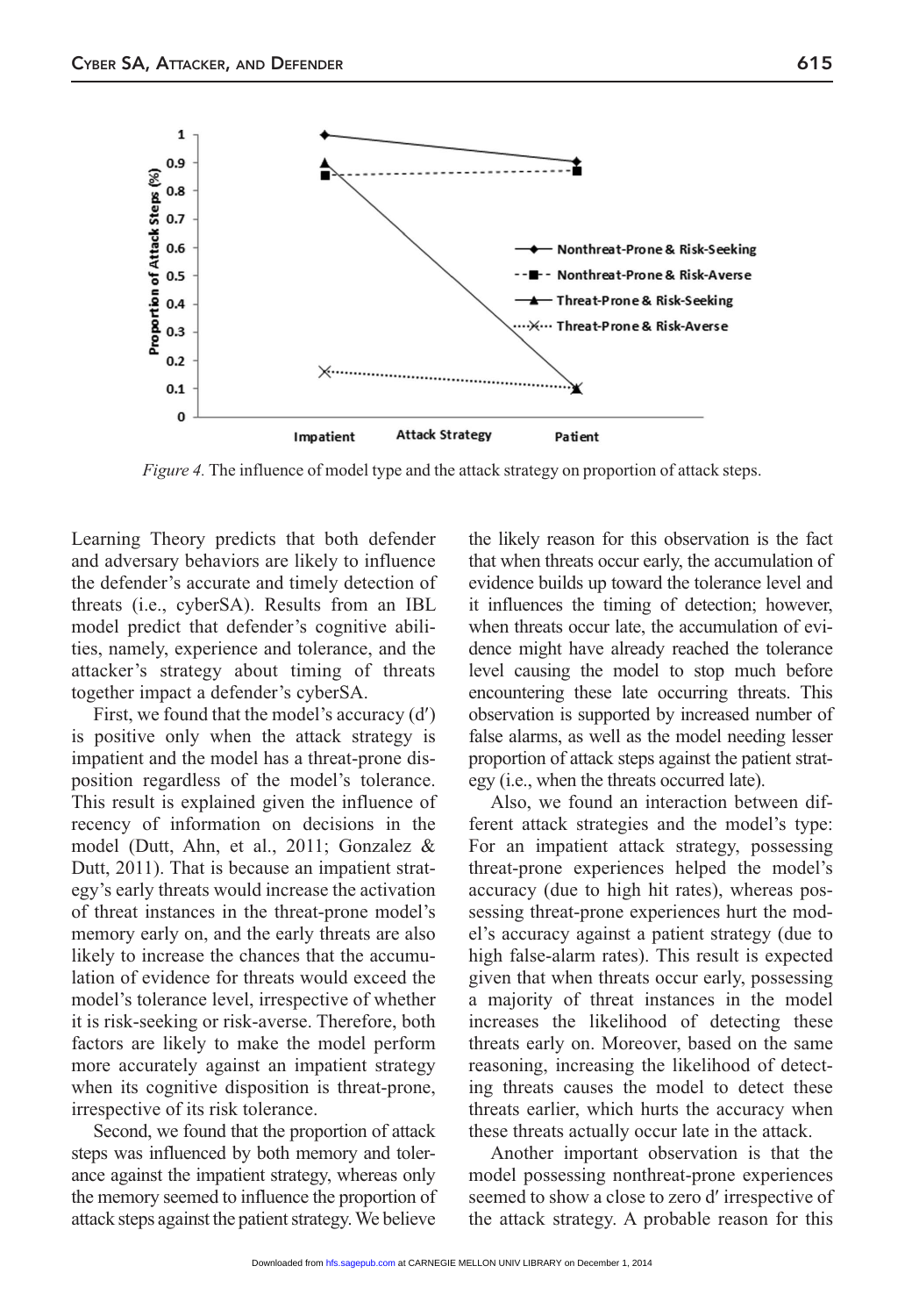observation is the following: Having lesser proportion of threat experiences in memory would make it difficult for the model to retrieve these experiences whether the attack occurs early or late. Thus, the overall effect would be a decrease in ability to detect threats from nonthreats when the proportion of threat experiences in memory is low. Indeed we find that the hit rate in the model possessing nonthreat-prone experiences is very low.

Our results are clear in the one way to improve defenders' performance: It is important to train defenders with cases involving multiple threats that would results in a threat-prone memory and prepare them for impatient attackers. Furthermore, it is important to determine the defender's tolerance to risk, as that will determine how timely the defenders address an attack from impatient attackers. Unfortunately, as our results show, these two requirements would not be sufficient to prepare defenders for patient attacker strategies. Because the model's predicted accuracy (d′) is low in all cases in which the attacker follows a patient strategy, we would need to determine better ways to improve accuracy in these cases. Being trained with a threat-prone memory would not be enough in this case, given the high number of false alarms produced in this type of training, although fortunately only a small number of steps would be needed to determine an attack in these cases.

Although in our experimental manipulations we have simulated defenders with characteristics of memory and tolerance that varied at two opposite ends of the spectrum of several possibilities, one could easily modify our defender characteristics in the model to intermediate values. Thus, for example, the threat-prone and nonthreat-prone defenders could each have a 60%–40% and 40%– 60% mix of threat and nonthreat instances in memory rather than the currently assumed 90%– 10% and 10%–90% mix. Even if one changes this mix to intermediate values, we believe the direction of results obtained would agree with our current results. Second, recent research in cyber security has led to develop methods for correlating alerts generated by IDS sensors into attack scenarios and these methods seem to greatly simplify security defenders' job functions (Albanese, Jajodia, Pugliese, & Subrahmanian, 2011; Debar & Wespi, 2001; Ning, Cui, & Reeves, 2002). In

future work, we plan to consider analyzing a defender's behavior with respect to these newer tools. Third, given the low d′ values we could attempt to improve the model's performance by using feedback for the decisions made. Feedback was not provided because defenders in the real world do not get this feedback during a real-time cyber attack (and might only learn about the attack after it has occurred). However, we do use a squared similarity assumption in the model and this assumption enables the model to observe the different attributes of network events. We believe that this similarity mechanism allows the model to produce some differences between hit and false-alarm rates on account of the memory and tolerance manipulations.

If our model's predictions on defender behavior (experiences and tolerance) are correct and the model is able to represent the cyberSA of human defenders, then it would have significant potential to contribute toward the design of training and decision-support tools for analysts. Based on our model predictions, it might be better to devise training and decision-support tools that prime analysts to experience more threats in a network. Moreover, our model's cyberSA was also impacted by how risk-seeking it was to the perception of threats. Therefore, companies recruiting analysts for network-monitoring operations would benefit by evaluating the defender's risk-seeking/risk-aversion tendencies by using risk measures like BART (Lejuez et al., 2002) or DOSPERT (Blais & Weber, 2006). Furthermore, although risk-orientation may be a person's characteristic (like personality), there might be training manipulations that could make defenders conscious of their riskorientation or alter it in some ways.

At present, we know that predictions generated from the model in this article need to be validated against real human data; however, it is difficult to study real-world cyber-attack events because these occurrences are uncertain, and many attacks occur on proprietary networks where getting the data after they have occurred raises ownership issues (Dutt, Ahn, et al., 2011). Yet, as part of future research, we plan to run simulated laboratory studies assessing human behavior in situations involving different adversarial strategies that differ in the timing of threats. An experimental approach involving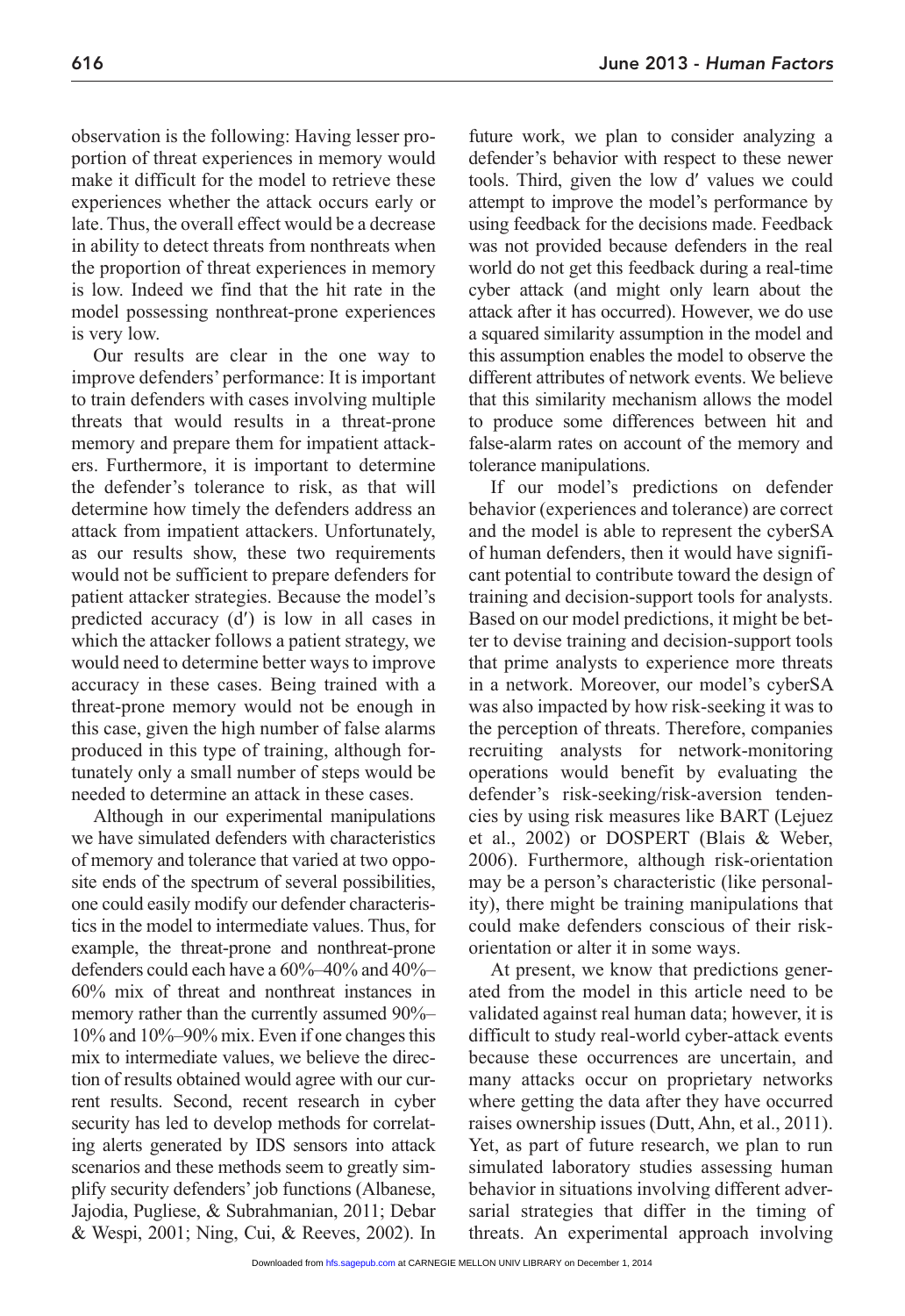human participants (even if not real defenders) will allow us to validate our model's predictions and improve its relevance and the default assumptions made with its free parameters. In these studies, we believe that some of the interesting factors to manipulate would include the threat/nonthreat experiences stored in memory. One method is to provide training to participants on scenarios that present them with a greater or smaller proportion of threats before they actually participate in detecting threats in island-hopping attacks (i.e., priming memory of participants with more or less threat instances as we did in the model). Also, we plan to record the participants' risk-seeking and risk-averse behavior using popular measures involving gambles to control for their tolerance level (typically a risk-seeking person is more tolerant to risks compared with a risk-averse person). Thus, our next goal in this research program will be to validate our model's predictions.

# ACKNOWLEDGMENTS

This research was supported by the Multidisciplinary University Research Initiative Award on Cyber Situation Awareness (MURI; #W911NF-09-1-0525) from Army Research Office to Cleotilde Gonzalez. The authors are thankful to Noam Ben Asher and Hau-yu Wong, Dynamic Decision Making Laboratory, Carnegie Mellon University, for providing insightful comments on an earlier version of the article.

# KEY POINTS

- Due to most corporate operations becoming online, the threat of cyber attacks is growing; a key element in keeping online operations safe is the cyber security awareness (cyberSA) of a defender, who is in charge of monitoring online operations.
- The defender's cyberSA is measured by his or her accurate and timely detection of cyber attacks before they affect online operations. It is likely influenced by the defender's behavior (experience and tolerance level) and adversary's behavior (strategies about different timing of threats).
- Defenders who are risk-averse and possess prior threat experiences are likely to improve their detection performance in situations involving impatient attackers; however, not in situations involving patient attackers.
- A cognitive model based on the Instance-Based Learning Theory (IBLT) represents a simulated defender. The model is simulated 500 times each for the different combination of the adversary's and defender's behaviors. This experiment generates predictions about the effects of those behaviors on the defender's cyberSA.
- Application of our results include the design of training tools that increase defenders' competency and the development of decision-support tools that improve their on-job performance in detecting cyber attacks.

#### REFERENCES

- Albanese, M., Jajodia, S., Pugliese, A., & Subrahmanian, V. S. (2011). Scalable analysis of attack scenarios. In *Proceedings of the 16th European Conference on Research in Computer Security* (pp. 416–433). Leuven, Belgium: Springer-Verlag Berlin. doi:10.1007/978-3-642-23822-2\_23
- Anderson, J. R., & Lebiere, C. (1998). *The atomic components of thought*. Hillsdale, NJ: Lawrence Erlbaum Associates.
- Anderson, J. R., & Lebiere, C. (2003). The Newell test for a theory of mind. *Behavioral and Brain Sciences*, *26*(5), 587–639. doi:10.1017/S0140525X03000128
- Blais, A.-R., & Weber, E. U. (2006). A Domain-Specific Risk-Taking (DOSPERT) scale for adult populations. *Judgment and Decision Making*, *1*(1), 33–47.
- Cowan, N. (2001). The magical number 4 in short-term memory: A reconsideration of mental storage capacity. *Behavioral and Brain Sciences*, *24*, 87–185.
- Debar, H., & Wespi, A. (2001). Aggregation and correlation of intrusion-detection alerts. In *Proceedings of the 4th International Symposium on Recent Advances in Intrusion Detection* (pp. 85–103). Davis, CA: Springer-Verlag. doi:10.1007/3-540- 45474-8\_6
- Dutt, V., Ahn, Y. S., & Gonzalez, C. (2011). Cyber situation awareness: Modeling the security analyst in a cyber-attack scenario through Instance-Based Learning. *Lecture Notes in Computer Science*, *6818*, 280–292. doi:10.1007/978-3-642-22348-8\_24.
- Dutt, V., Cassenti, D. N., & Gonzalez, C. (2011). Modeling a robotics operator manager in a tactical battlefield. In *Proceedings of the IEEE Conference on Cognitive Methods in Situation Awareness and Decision Support* (pp. 82–87). Miami Beach, FL: IEEE. doi:10.1109/COGSIMA.2011.5753758
- Dutt, V., & Gonzalez, C. (in press). Cyber situation awareness: Modeling the security analyst in a cyber attack scenario through Instance-Based Learning. In C. Onwubiko & T. Owens (Eds.), *Situational awareness in computer network defense: Principles, methods and applications*. Hershey, PA: IGI Global.
- Dutt, V., Yu, M., & Gonzalez, C. (2011). Deciding when to escape a mine emergency: Modeling accumulation of evidence about emergencies through Instance-based Learning. *Proceedings of the Human Factors and Ergonomics Society Annual Meeting*, *55*(1), 841–845. doi:10.1177/1071181311551175
- Endsley, M. R. (1995). Toward a theory of situation awareness in dynamic systems. *Human Factor*, *37*(1), 32–64. doi:10.1518/001872095779049543
- Gardner, H. (1987). *The mind's new science: A history of the cognitive revolution*. New York, NY: Basic Books.
- Gibson, O. (2011, January 19). London 2012 Olympics faces increased cyber attack threat. *The Guardian*. Retrieved from http://www